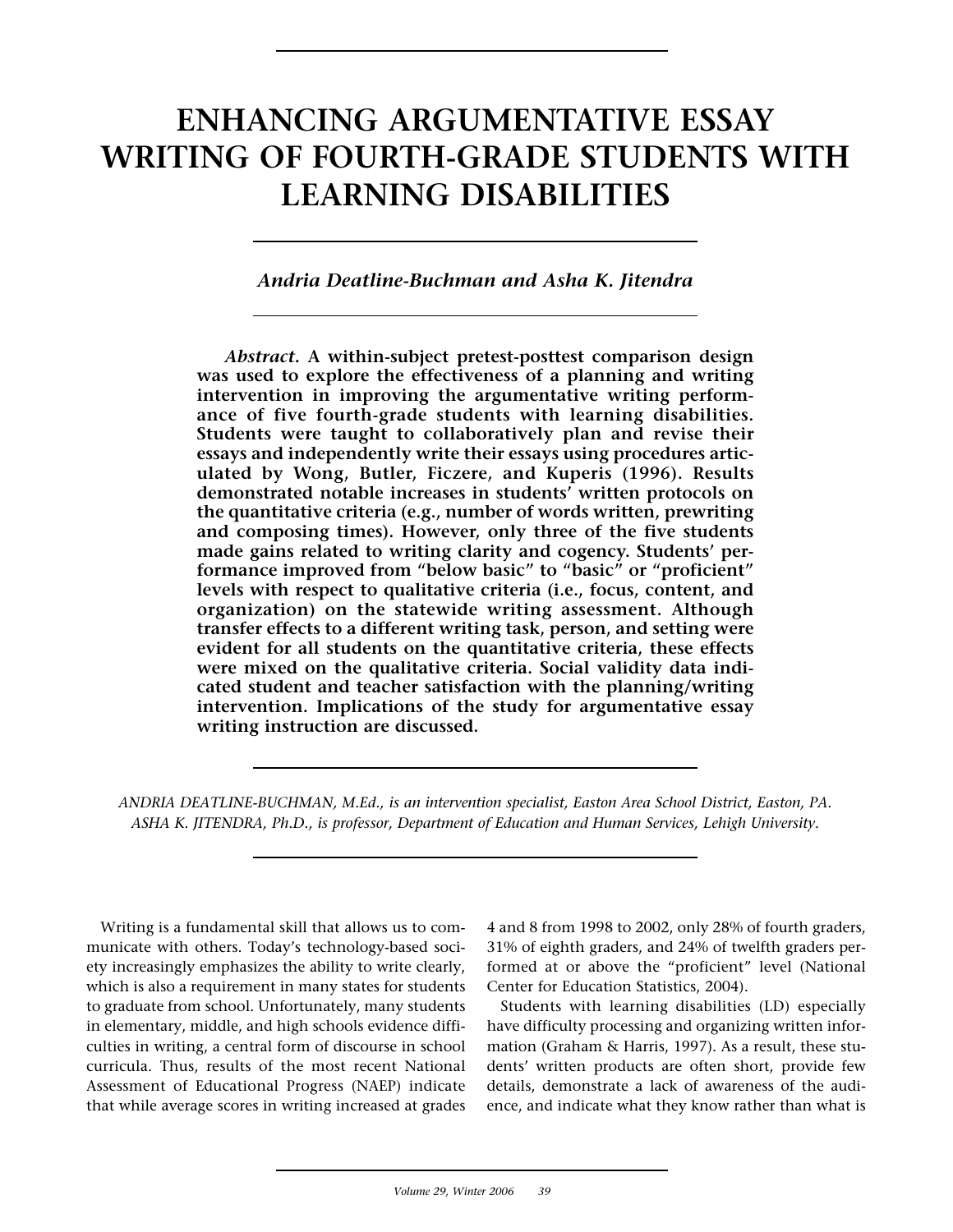required (Gleason, 1999; Gleason & Isaacson, 2001; Graham & Harris, 1989, 1997; Graham, Schwartz, & MacArthur, 1993).

Although students with disabilities have trouble with writing tasks (e.g., narrative, informative, persuasive styles) in general, they experience persistent difficulties with persuasive writing (Gleason, 1999). Unlike narrative and informational writing that describes familiar information (e.g., writing about a person who has the greatest influence on one's life) in a familiar text structure (e.g., introduction, body, and conclusion), the text structure for persuasive writing is more complex (Englert & Raphael, 1988; Gleason, 1999). For example, a persuasive essay might entail developing structured paragraphs that validate both sides of an opinion or argument, choosing a particular side, and persuading the reader to one's side (Englert & Raphael, 1988; Gleason, 1999; Wong, 1997). Specific difficulties that students with LD demonstrate when writing persuasive (argumentative or opinion) essays include writing in a narrative style, using unsupported or nonexistent evidence, disregarding an opposing view, or presenting an argument that agrees with the other side (Gleason, 1999).

Instructional recommendations to enhance the writing performance of students with disabilities include allocating more time to writing, integrating reading and writing, and exposing students to a variety of writing tasks (Graham & Harris, 1988). While these recommendations are important in creating an environment that promotes writing, explicit instruction in the genre of the writing task (e.g., persuasive) is critical to address the writing difficulties of students with LD (Gersten & Baker, 2001; Gleason, 1999; Gleason & Isaacson, 2001; Wong, 1997).

A seminal study of persuasive writing instruction conducted by Wong, Butler, Ficzere, and Kuperis (1996) taught eighth- and ninth-grade students with LD or low achievement to write opinion essays. This study is important given its focus on the argumentative text structure and the collaboration between two students in the writing process. Students in the trained condition were randomly paired for instruction and were taught to use interactive dialogues to collaboratively plan and to revise essays that they wrote individually. Results indicated that, when compared to untrained controls, the clarity and cogency of written products for the trainees improved significantly from pretest to posttest, and the gains were maintained.

In addition, a growing body of research on selfregulated instructional procedures has demonstrated improved persuasive writing performance of middle and high school students with LD (e.g., Chalk, Hagan-Burke, & Burke, 2005; Graham & Harris, 1989). These

procedures have been found to be successful with both middle school and high school students with regard to improvements in length and quality of writing as well as gains in the number of functional elements (e.g., premise, reason, conclusion, elaboration) and planning time (i.e., Graham & Harris, 1989). In addition, the effects maintained over time, and generalization to a new person and stories (e.g., Graham & Harris, 1989) as well as to a different subject in a content classroom (Chalk et al., 2005) was evident.

Other studies on self-regulated instructional procedures have included explicit instruction in planning and/or dictation to examine the added value of these procedures for middle school students (e.g., 5th, 6th, and 7th grade) with LD (De La Paz, 1997; De La Paz & Graham, 1997a, 1997b). These studies demonstrated the importance of advanced planning in positively influencing the number of functional elements, length, coherence, quality of writing, and strategy usage. Further, the combination of dictation and instruction in advanced planning resulted in more complete and qualitatively better essays compared to those written by students in the comparison condition (De La Paz & Graham, 1997b). Finally, the effects for planning strategy instruction were maintained over time (De La Paz, 1997; De La Paz & Graham, 1997b).

Another extension of the research on self-regulated strategy instruction has examined the value of adding an attribution component to the writing strategy instruction (Sexton, Harris, & Graham, 1998). Results for six students with LD showed longer papers, increase in the number of reasons supporting the premise, coherently ordered text, and improvement in overall quality of persuasive essays. Further, a combination of strategy, attribution, and self-regulation components influenced student attributions. Interestingly, although strategy effects transferred across settings and teachers, maintenance data were mixed.

Argumentative text structure has also been the focus of several studies involving manipulated goals for text production, revising, or planning to improve writing (Ferretti, MacArthur, & Dowdy, 2000; Graham, MacArthur, Schwartz, & Page-Voth, 1992; Page-Voth & Graham, 1999). Setting specific goals in conjunction with self-regulated strategy instruction has shown gains in terms of overall persuasiveness and elements of argumentative discourse for students with LD. However, data regarding generalization to story writing in the Graham et al. (1992) study were inconsistent across the four participants. In addition, setting goals alone was not sufficient for fourth-grade students with LD in the Ferretti et al. (2000) study. These students evidenced difficulties in writing as reflected in essays that included fewer elements of argumentative discourse (e.g., propo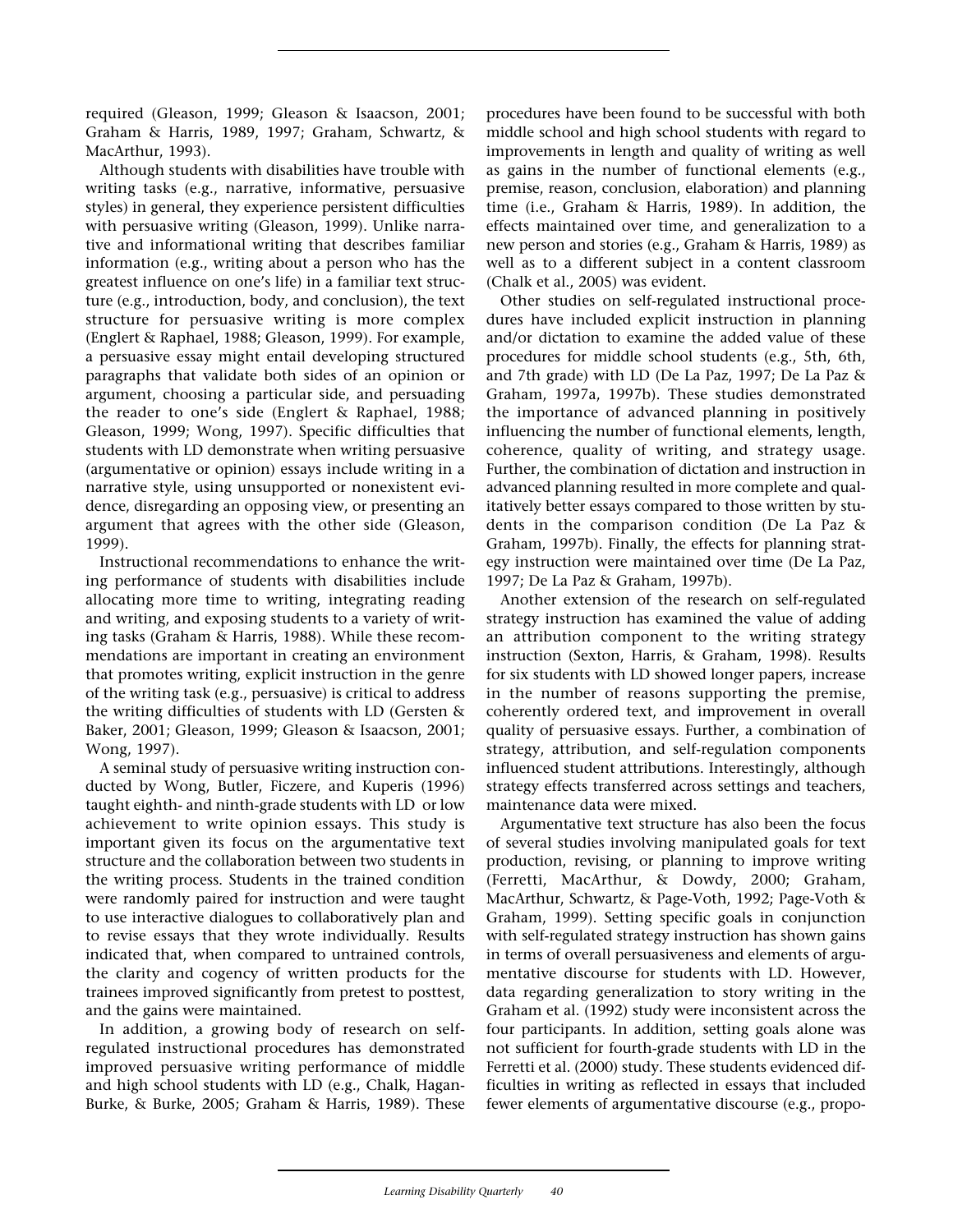sitions, conclusions, alternative propositions, alternative reasons, rebuttals) than those of their typically achieving peers.

In summary, the importance of explicit instruction, particularly planning, for improving the production of written text by students with LD is clear. Further, dictation may be an alternate mode of response to consider for students with LD who have handwriting difficulties (De La Paz, 1999). Also, the findings of previous research suggest that effective writing instruction for students with disabilities must focus on all aspects of writing (e.g., planning and organizing, formulating goals, drafting, editing, revising text).

The research, to date, has focused mostly on teaching argumentative writing to late-elementary and middle school (grades 5 through 9) students with LD. Because students' reading materials change from narrative to expository text during the fourth grade, it is critical that students at this grade are introduced to the new text structure (Gleason & Isaacson, 2001). In addition, the argumentative writing of young students, especially students with LD, does not conform to conventional form (McCann, 1989, cited in Ferretti et al., 2000), which makes it imperative that writing instruction research addresses this population. Also, peer collaboration was the focus of only one study (Wong et al., 1996), even though it is considered an effective approach for many students with LD (Isaacson & Gleason, 1997). Therefore, the primary purpose of the present study was to investigate the effectiveness of a writing intervention that emphasized argumentative text structure and the writing process in conjunction with collaborative planning and revising by peer dyads.

The present study extended the work of Wong et al. (1996) for several reasons. First, writing strategies in their study were not difficult objectives for classroom teachers to implement. In addition, the planning sheet employed in their study served to anchor student writing of argumentative essays and support in a sense the self-regulated writing defined by Graham and Harris (1989). Therefore, the first extension of the Wong et al. study was to implement the writing intervention with younger students. Specifically, the classroom teacher was trained to teach fourth-grade students with LD to plan, write, and edit argumentative essays. A second extension was to provide explicit instruction on all written elements of an argumentative essay (i.e., purpose, audience, introduction, structured paragraphs that included both sides of an argument, and a conclusion to persuade the reader). Similar to Wong et al., we incorporated the use of student dyads to collaboratively plan and revise essays. However, student dyads in the present study were changed after working together on two essays rather than after each essay. The rationale for this

change was to increase the opportunities for students to build rapport with their peer partner. A third extension of the Wong et al. study was to include procedures designed to fade the writing scaffolds (e.g., planning sheets, peer interactions). Students with LD tend to be passive learners, who may become dependent on scaffolds. As such, it was deemed critical to program for transfer of the learned skill by fading the scaffolds and ensure that these students are able to apply the writing procedure in varied contexts (e.g., statewide testing) that do not afford these scaffolds. Finally, a fourth extension involved the use of dictating essays as in the De La Paz and Graham (1997b) study to determine whether students' writing performance improved with this alternate mode of response.

A second purpose of the study was to examine planning/writing transfer effects to a different argumentative writing task (social studies), person (social studies teacher), and setting (general education classroom). Only three studies (Graham & Harris, 1989; Graham et al., 1992; Sexton et al., 1998) were found to evaluate strategy transfer effects to a different setting (general education classroom), person (resource room and general education teachers) or task (e.g., story writing). Finally, we assessed teacher and student perceptions of the planning instruction as a measure of social validity.

A within-subjects comparison pretest-posttest design, in which participants served as their own controls, was used to examine the effectiveness of the writing intervention. In light of the limitations of this design, results from this investigation should be viewed as preliminary.

#### **METHOD**

#### *Participants*

Five students identified as having learning disabilities (LD) were selected from an initial sample of 10 fourthgrade students from a resource classroom serving approximately 15 students in an urban elementary school in the northeastern United States. Each student met the following four criteria to be included in the study. First, students were diagnosed by the school district as LD based on a full assessment and comprehensive report by a certified school psychologist indicating evidence of a severe discrepancy between achievement and intellectual ability. Second, a teacher interview indicated that the students had significant writing difficulties. Third, student performance on at least two of the five subtests on the Test of Written Language-2 (TOWL-2; Hammill & Larsen, 1988) was one or more standard deviations below the mean, indicating significant writing difficulties. Fourth, students had to be able to read at least at the second-grade level as measured by an oral reading fluency measure that assesses a child's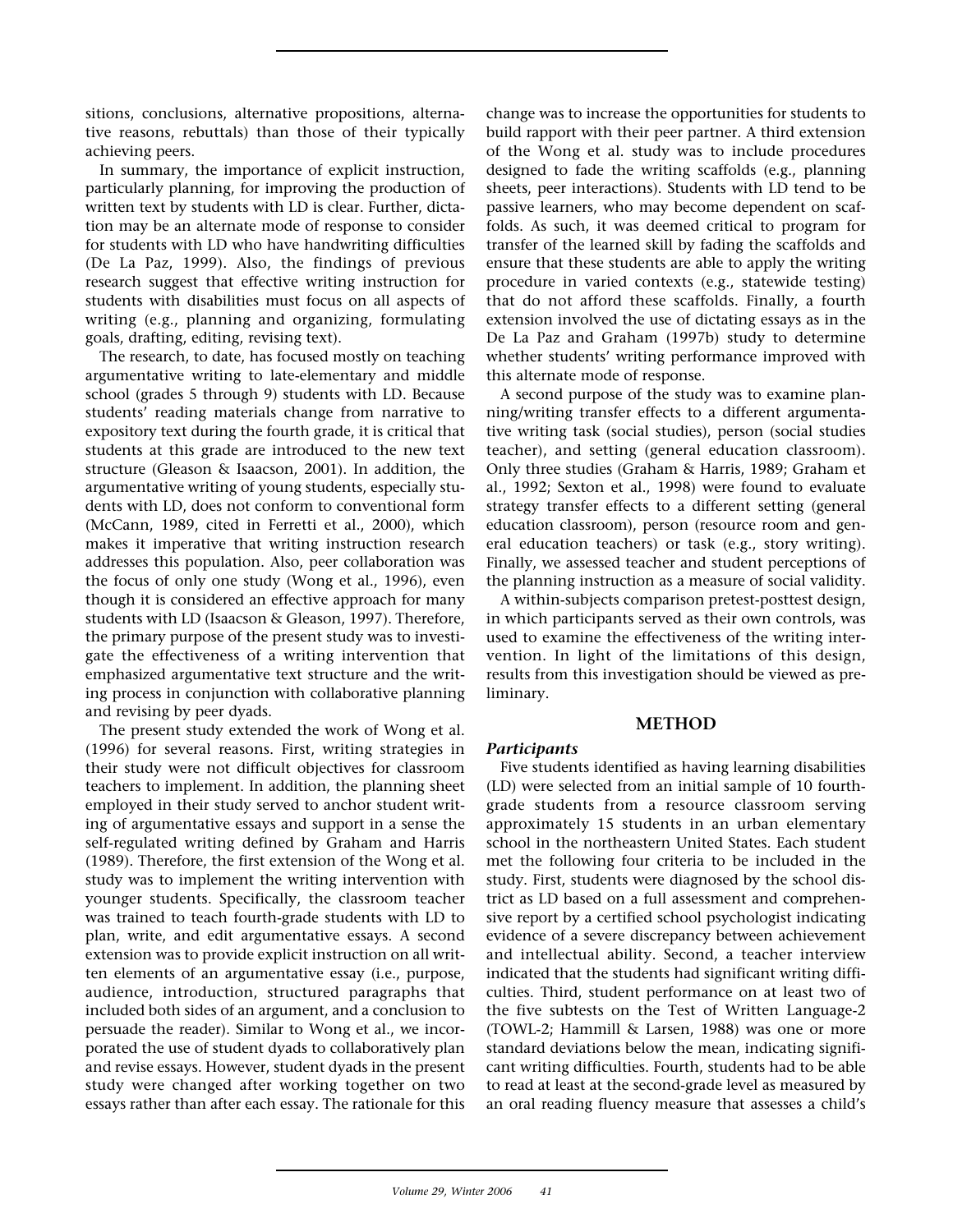ability to read grade level passages fluently and accurately. This criterion ensured that participants would be able to adequately decode the written materials in the study.

Of the five participants, three were girls and two were boys. Students' mean chronological age was 122.2 months (range = 114 to 129). Participants were Caucasian, spoke English as their first language, and had IEP goals in writing. The percent of time these students spent in the resource room during a school day ranged from 20 to 60%. Although the students had significant writing difficulties, none had been previously retained in a grade. Table 1 summarizes the participating students' characteristics.

The classroom teacher, with the assistance of the first author, provided all writing instruction in the study. The teacher was a Caucasian female, who had completed her bachelor's degree in special education and had one and a half years of teaching experience at the time of the study. The first author was present for the duration of the study. Her participation included assisting the teacher in the planning phase (e.g., modeling the opposing view point) and monitoring implementation of the writing intervention.

## *Teacher Training*

The teacher received one hour of training from the first author. Prior to the training session, the teacher was given all intervention materials (e.g., scripts, plan-

| Table 1<br><b>Participant Characteristics</b> |                |                |                |                |                |
|-----------------------------------------------|----------------|----------------|----------------|----------------|----------------|
|                                               |                |                |                |                |                |
|                                               | <b>S1</b>      | S <sub>2</sub> | <b>S3</b>      | <b>S4</b>      | S <sub>5</sub> |
| Age in months                                 | 117            | 129            | 114            | 129            | 122            |
| Gender                                        | M              | $\mathbf{F}$   | F              | $\mathbf{F}$   | M              |
| Ethnicity                                     | $\mathsf{C}$   | $\mathsf{C}$   | $\mathsf{C}$   | $\mathsf{C}$   | $\mathsf C$    |
| Disability                                    | LD             | LD             | LD             | LD             | LD             |
| Free/reduced-price lunch                      | N <sub>o</sub> | Yes            | N <sub>o</sub> | No             | No             |
| IQ                                            |                |                |                |                |                |
| Verbal scale                                  | 95             | NA             | 94             | 86             | 93             |
| Performance scale                             | 84             | NA             | 84             | 61             | 99             |
| WIAT (reading composite score)                | 81             | 102            | 91             | 75             | 71             |
| TOWL-2                                        |                |                |                |                |                |
| Thematic Maturity                             | 10             | $\,8\,$        | $\mathbf{9}$   | 12             | $5^{\rm a}$    |
| Contextual Vocabulary                         | 8              | 6 <sup>a</sup> | 8              | 4 <sup>b</sup> | 10             |
| Syntactic Maturity                            | 6 <sup>a</sup> | 10             | 6 <sup>a</sup> | 9              | 9              |
| Contextual Spelling                           | 5 <sup>a</sup> | 9              | 6 <sup>a</sup> | 6 <sup>a</sup> | 7 <sup>a</sup> |
| Contextual Style                              | 6 <sup>a</sup> | 7 <sup>a</sup> | 6 <sup>a</sup> | 6 <sup>a</sup> | 6 <sup>a</sup> |
| Oral Reading Fluency                          |                |                |                |                |                |
| Wcpm                                          | 72             | 90             | 57             | 65             | 48             |
| Errors                                        | 6              | 2              | 6              | 5              | $\overline{4}$ |
|                                               |                |                |                |                |                |

*Note.* C = Caucasian; LD = learning disability; NA = not available; WIAT= Wechsler Individual Achievement Test (1992); TOWL-2 = Test of Written Language - 2;  $a = 1 SD$  below the mean;  $b = 2$  or more *SD* below the mean; wcpm = words correct per minute.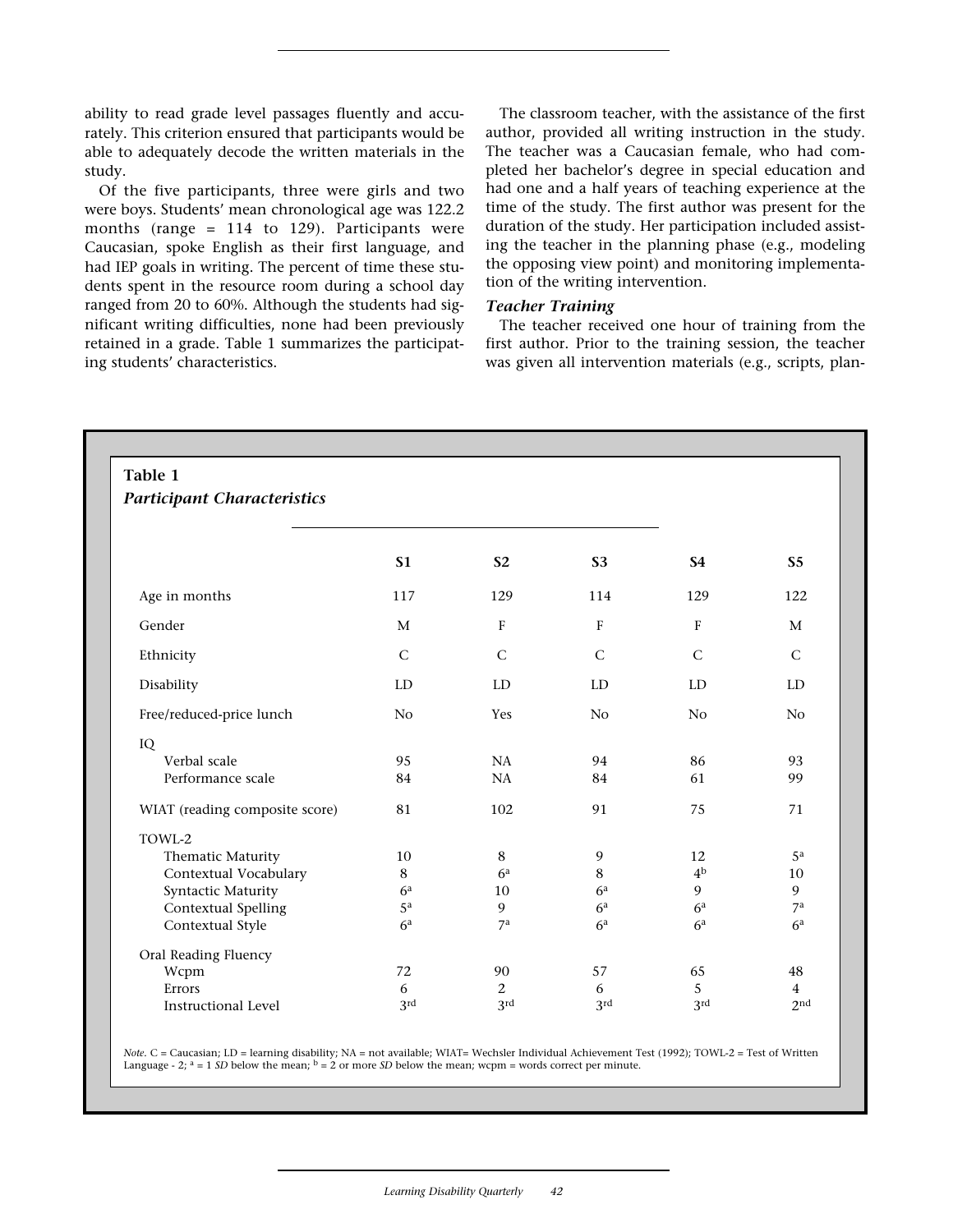| Goal: (What is the question I am answering?): To continue or discontinue making Cherry Coke                                          |
|--------------------------------------------------------------------------------------------------------------------------------------|
| Audience: (Who is reading this?): Coca-Cola, my peers and teachers                                                                   |
| Title: Cherry Coke Should Be Continued                                                                                               |
| <b>Introductory Paragraph:</b>                                                                                                       |
| Attention Getter: Cherry Coke is the best tasting Coca-Cola                                                                          |
| What is my opinion: Cherry Coke should be continued                                                                                  |
| What am I going to talk about: I am going to talk about why Cherry Coke should be<br>continued and the pros and cons of the argument |
| Main Idea #1 (Pro Arguments):                                                                                                        |
| 1. Coca-Cola makes the best tasting Cherry cola.                                                                                     |
| $\mathbf{a}$ .                                                                                                                       |
|                                                                                                                                      |
| 2. Cherry Coke makes a lot of money for Coca-Cola.                                                                                   |
| $\overline{a}$ .                                                                                                                     |
|                                                                                                                                      |
| 3. Cherry Coke tastes better than regular Coke.                                                                                      |
|                                                                                                                                      |
| $\mathbf{b}$ .                                                                                                                       |
| Main Idea #2 (Con Arguments):                                                                                                        |
| 1. Cherry Coke is too sweet compared to other colas.                                                                                 |
| a.                                                                                                                                   |
|                                                                                                                                      |
| 2. Cherry Coke is not available in all soda machines.                                                                                |
|                                                                                                                                      |
|                                                                                                                                      |
| 3. Cherry Coke is artificially flavored.                                                                                             |
| a.                                                                                                                                   |
|                                                                                                                                      |
| <b>Concluding Paragraph:</b>                                                                                                         |
| Sum up Your Argument: I believe that Coca-Cola should continue Cherry Coke because                                                   |
| CONVINCE ME: Although there are a lot of sodas on the market, Cherry Coke has                                                        |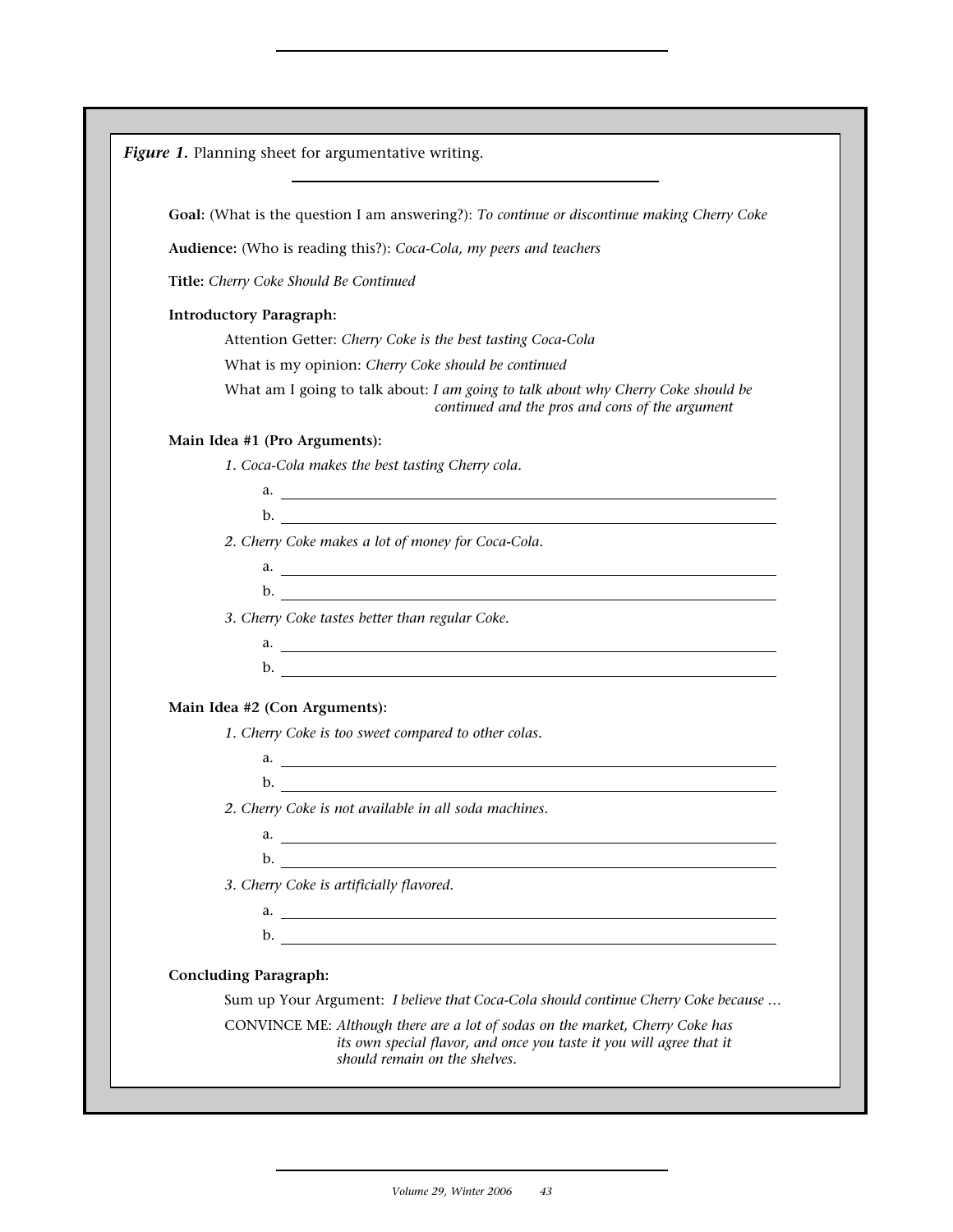ning sheets), and the first author reviewed the instructional procedures by modeling a sample lesson for each phase of the writing instruction (e.g., planning/writing, editing/revising). This lesson also served as the first lesson modeled by the teacher. The teacher then practiced applying the instructional procedures, with specific feedback from the first author. In addition, the first author provided further training (e.g., generating attention-getting statements) as needed during the intervention.

## *Instructional Procedures*

Instruction for planning, writing, editing, and revising argumentative essays incorporated the procedures articulated by Wong et al. (1996). All instruction was scripted and occurred during the students' regularly scheduled language arts period in the resource classroom. Instruction included three 45-min sessions a week for six weeks followed by two 45-min sessions a week for two weeks to fade instruction. Students completed one argumentative essay each week for a total of eight argumentative essays.

Instructional procedures included the teacher modeling planning/writing, students working in pairs to plan and revise essays, and independent student practice in writing essays. The teacher paired students for partner work. Given the uneven number of participants (5), one student worked with the teacher. Student pairs were switched every two essays until the fading procedures were implemented. The teacher closely monitored student performance during partner work. Students received feedback from the teacher or their peer partner when planning and revising essays. However, they completed the writing tasks without any assistance.

The first instructional session began with the teacher discussing the rationale and importance of argumentative writing. Next, she presented a sample of a well-written argumentative essay using an overhead projector. Essential components of the sample essay (e.g., introductory paragraph, supporting paragraphs, conclusion) were identified and discussed. In addition, the teacher presented an example of an essay that did not meet acceptable criteria. Students were taught to identify and correct critical elements in the essays. Following the modeling of positive and negative examples of essays, the teacher and students brainstormed to identify several topics for argumentative essay writing.

*Planning and writing phase.* During this phase, the teacher modeled the planning process for argumentative writing. Instruction emphasized that argumentative writing consists of two points of view and that it is important to present a strong argument for a particular point of view in an attempt to persuade the reader. At the same time, students were directed to consider both points of view. Instruction began with the teacher presenting the following argumentative essay prompt: "You have just been informed that Coca-Cola is thinking about discontinuing Cherry Coke. Write to persuade Coca-Cola to either continue or discontinue making Cherry Coke." Next, she used a think-aloud procedure to describe the writing process. For example, the teacher took the position of continuing Cherry Coke and supported her viewpoint by thinking aloud her reasons. To illustrate the opposing view, the first author presented her viewpoint for discontinuing Cherry Coke and discussed reasons to support her argument. The teacher then listed both sides of the argument on the planning sheet (see Figure 1). She emphasized that even though she had carefully considered both sides of the argument, she strongly believed that Cherry Coke should be continued. Next, she modeled writing how to persuade Coca-Cola to continue making Cherry Coke. The teacher drafted her essay by using the information from the planning sheet. For example, she began her introductory paragraph with an attention-getting statement and her viewpoint about the topic and also provided a context for her essay (see Figure 1). Next, she presented the arguments and counterarguments on the topic. Finally, she summed up her essay by persuading the reader towards her viewpoint.

Students were reminded that additional planning is necessary prior to writing the essay. The teacher emphasized that the more students plan, the more information they have to write. After the teacher modeled the planning process for writing, students worked in pairs to complete their first argumentative essay. Students selected a topic using the list of topics that the teacher and students had generated earlier. Prior to working with their peer partner, each student generated two to three arguments independently to support their viewpoint on the topic. During paired learning, each student was taught to ask the peer partner for additional information to clarify any of the arguments generated and share his/her arguments to support the opposing viewpoint. Students either wrote down arguments for the other viewpoint as generated by their peer partner or wrote their own counterarguments. Following the discussion, students independently completed the remainder of the planning sheet. Next, each student solicited information from the peer partner that might be added to the planning sheet. Finally, the teacher reviewed students' planning sheets and provided feedback as needed, which the students used to complete writing their essays. Feedback included assistance in completing the planning sheet (introductory paragraph, main ideas, and concluding paragraph), editing students' pro-andcon arguments to ensure clarity and persuasiveness of ideas, and correcting spelling and punctuation.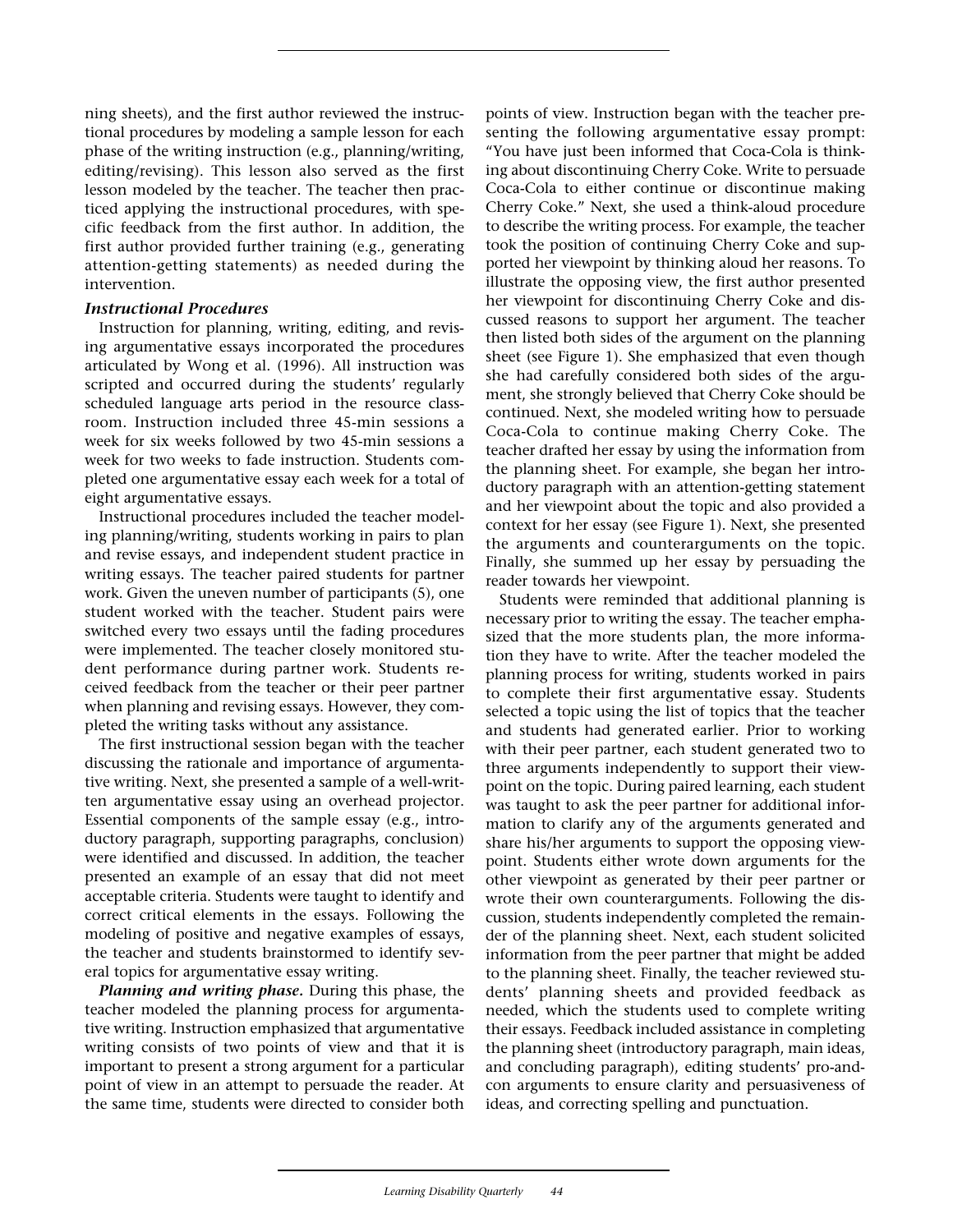Following the planning phase, students wrote their essays on paper by transcribing the information on the planning sheet. The teacher taught students to begin their essays with an introductory paragraph followed by a paragraph that describes the arguments and counterarguments and a closing paragraph. She discussed how to complete each paragraph using the completed planning sheet. For example, she completed the introductory paragraph by starting with the attention-getting statement followed by her opinion (e.g., I think ...) and a statement to alert the reader about the text to follow.

*Editing and revising phase.* During this phase, students learned to edit written essays. The teacher first modeled this process by identifying and editing all written errors in a sample essay using the COPS (capitalization, overall appearance, punctuation, and spelling) strategy checklist (Alley, 1988). She then monitored students' performance as they applied the COPS strategy to edit their essays. Next, students gave their essays to the peer partner, who further proofed and edited it using the checklist. Peer editing was followed by the teacher (a) editing students' essays for the mechanics of writing or (b) identifying other areas (e.g., quality of writing) needing revision. During the individual teacher-student conferences, the teacher asked students to further clarify their written ideas (e.g., Can you tell me more about this topic/argument?). In addition, the teacher suggested alternate, more persuasive arguments that might be considered. However, given these students' significant writing deficits, the teacher spent a relatively large portion of the time editing the mechanics of writing (e.g., paragraph writing, spelling, punctuation). Students then made the necessary changes to complete their essays and submitted the final draft as well as the planning and editing sheets.

*Fading of instruction.* Fading procedures included students completing an essay in two days rather than three days as during instruction. During the first week of fading, students were allowed to use their planning and editing sheets to write their essays. They also received partial teacher assistance (e.g., spelling, organization of paragraphs), but did not receive peer feedback. In the second week of fading, students independently completed their essays without the aid of planning or editing sheets. However, they were allowed to ask the teacher for assistance (e.g., spelling, organization of paragraphs) as needed.

## *Measures*

*Writing essay probes.* Students individually completed essay writing probes that were administered at pretest and posttest. Pretest and posttest probe topics for written and dictated essays were derived from writing prompts used in the Pennsylvania System of School Assessment (PSSA) for writing (Pennsylvania Department of Education, 1992). An example prompt is: "You have just learned that M&M's would like to add dark purple as their new candy color. Write to persuade M&M's to add or not add this new candy color."

In addition, an argumentative writing probe that included a social studies topic was administered at posttest to measure planning/writing transfer effects. The first author and the social studies teacher collaboratively developed the following writing prompt based on content recently taught: "You have just learned that the parents of one of your friends are thinking about moving to a state in the southeast region. Pick a state that you would like to write about. Then, write to persuade the parents to either move or not to move to this state."

When administering the writing probes, the teacher read the argumentative essay topic and asked students to state their opinion about the topic and write or dictate an essay. For written essay, students were provided with the prompt sheet presented on a lined paper, a piece of scrap paper for planning notes, and pencils. Dictated student responses to essay prompts were collected the day following the written essay. For the dictated essays, students were given pencils and scrap paper for planning notes. Students were in-structed that they had 45 minutes to plan and write or dictate their essays. Student responses for dictated essays were audiotaped and later transcribed. The teacher did not provide any assistance (e.g., spelling) or offer feedback on the content or quality of the written or dictated essays.

*Planning/writing intervention satisfaction.* To assess student and teacher perceptions of the writing intervention, students and the teacher in the study completed planning/writing satisfaction questionnaires following the intervention. They were asked to respond to eight items on a Likert scale ranging from 1 (strongly disagree) to 5 (strongly agree). Items were scored on acceptability of the intervention (e.g., planning, peer planning, peer editing/revising) and intervention effectiveness (e.g., writing improved, more confident writer, more motivated to write). In addition, participants were asked to respond if they would continue to use the intervention and share it with others. Also, an open-ended question was used to gather additional information about the planning/writing intervention.

## *Scoring Procedures*

Students' written and oral argumentative essays were scored using both quantitative and qualitative scoring criteria.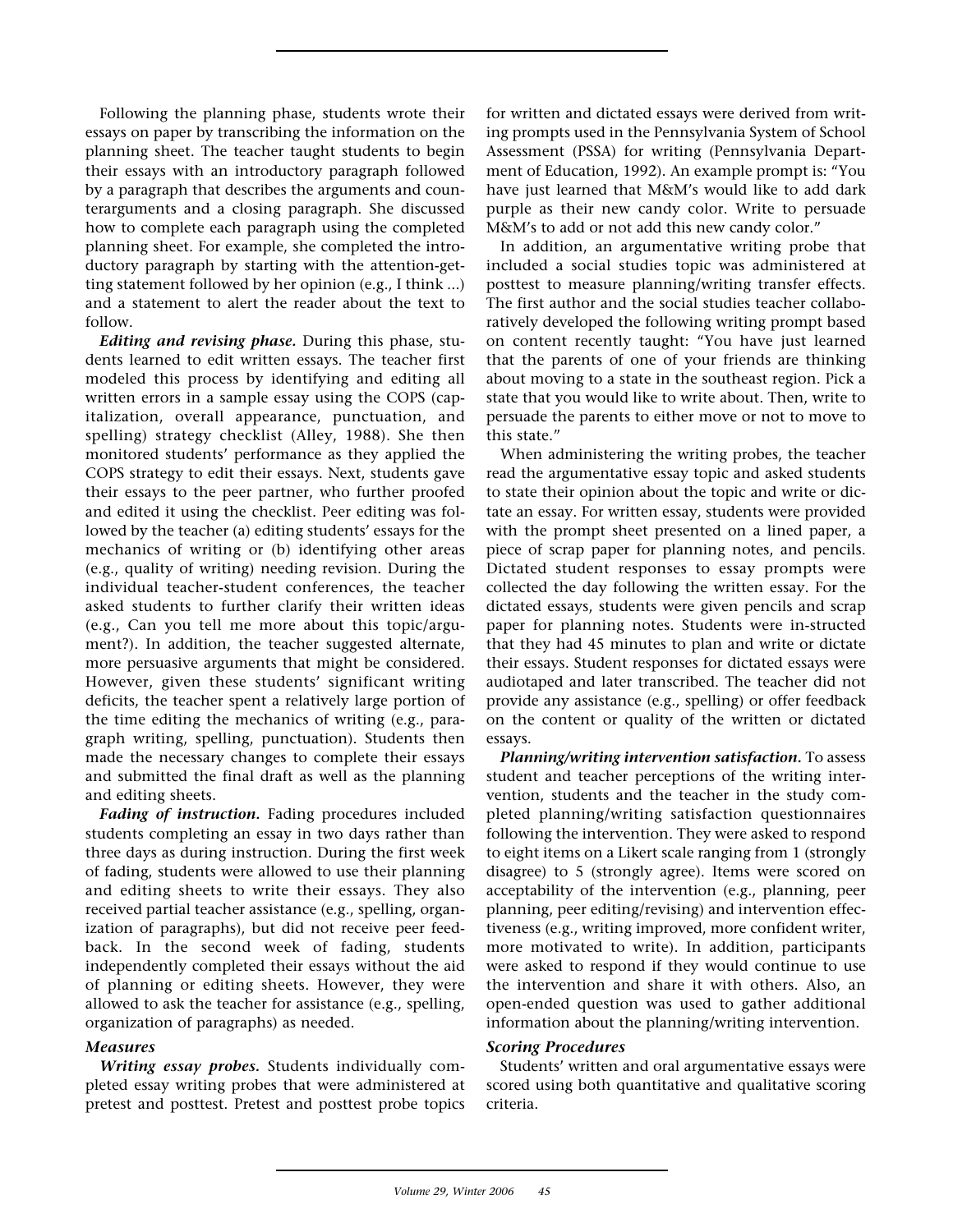|   | Table 2<br><b>PSSA Quality Index</b>                                                                             |                                                                                                                                                   |                                                                                                                                                       |                                                                                                                                                                     |                                                                                                   |
|---|------------------------------------------------------------------------------------------------------------------|---------------------------------------------------------------------------------------------------------------------------------------------------|-------------------------------------------------------------------------------------------------------------------------------------------------------|---------------------------------------------------------------------------------------------------------------------------------------------------------------------|---------------------------------------------------------------------------------------------------|
|   | <b>FOCUS</b>                                                                                                     | <b>CONTENT</b>                                                                                                                                    | <b>ORGANIZATION</b>                                                                                                                                   | <b>STYLE</b>                                                                                                                                                        | <b>CONVENTIONS</b>                                                                                |
|   | The single control-<br>ling point made<br>with an awareness<br>of task (mode)<br>about a specific<br>topic.      | The presence of ideas<br>developed through<br>facts, examples,<br>anecdotes, details,<br>opinions, statistics,<br>reasons and/or<br>explanations. | The order developed<br>and sustained<br>within and across<br>paragraphs using<br>transitional devices,<br>including introduc-<br>tion and conclusion. | The choice, use and<br>arrangement of<br>words and sentences<br>that create tone and<br>voice.                                                                      | The use of gram-<br>mar, mechanics,<br>spelling, usage and<br>sentence formation.                 |
| 4 | Sharp, distinct<br>controlling point<br>made about a<br>single topic with<br>evident awareness<br>of task (mode) | Substantial, specific<br>and/or illustrative<br>content demon-<br>strating strong<br>development and<br>sophisticated ideas                       | Sophisticated<br>arrangement of<br>content with<br>evident and/or<br>subtle transitions                                                               | Precise, illustrative<br>use of a variety of<br>words and sen-<br>tence structures to<br>create consistent<br>writer's voice and<br>tone appropriate<br>to audience | Evident control of<br>grammar, mechan-<br>ics, spelling, usage<br>and sentence for-<br>mation     |
| 3 | Apparent point<br>made about a<br>single topic with<br>sufficient aware-<br>ness of task<br>(mode)               | Sufficiently devel-<br>oped content with<br>adequate elabora-<br>tion or explanation                                                              | Functional<br>arrangement of<br>content that<br>sustains a logical<br>order with some<br>evidence of transi-<br>tions                                 | Generic use of a<br>variety of words<br>and sentence<br>structures that<br>may or may not<br>create writer's<br>voice and tone<br>appropriate to<br>audience        | Sufficient control<br>of grammar,<br>mechanics,<br>spelling, usage and<br>sentence forma-<br>tion |
| 2 | No apparent point<br>but evidence of a<br>specific topic                                                         | Limited content<br>with inadequate<br>elaboration or<br>explanation                                                                               | Confused or<br>inconsistent<br>arrangement of<br>content with or<br>without attempts<br>at transition                                                 | Limited word<br>choice and control<br>of sentence struc-<br>tures that inhibit<br>voice and tone                                                                    | Limited control of<br>grammar, mechan-<br>ics, spelling, usage<br>and sentence<br>formation       |
| 1 | Minimal evidence<br>of a topic                                                                                   | Superficial and/or<br>minimal content                                                                                                             | Minimal control<br>of content<br>arrangement                                                                                                          | Minimal variety in<br>word choice and<br>minimal control<br>of sentence struc-<br>tures                                                                             | Minimal control<br>of grammar,<br>mechanics,<br>spelling, usage<br>and sentence<br>formation      |

## **NONSCORABLE**

- Is illegible (includes so many indecipherable words that no sense can be made of the response)
	- Is incoherent (words are legible but syntax is so garbled that response makes no sense)
	- Is insufficient (does not include enough to assess domains adequately)
	- Is a blank paper

**0**

 $\sqrt{ }$ 

# **OFF-PROMPT**

• Is readable but did not respond to prompt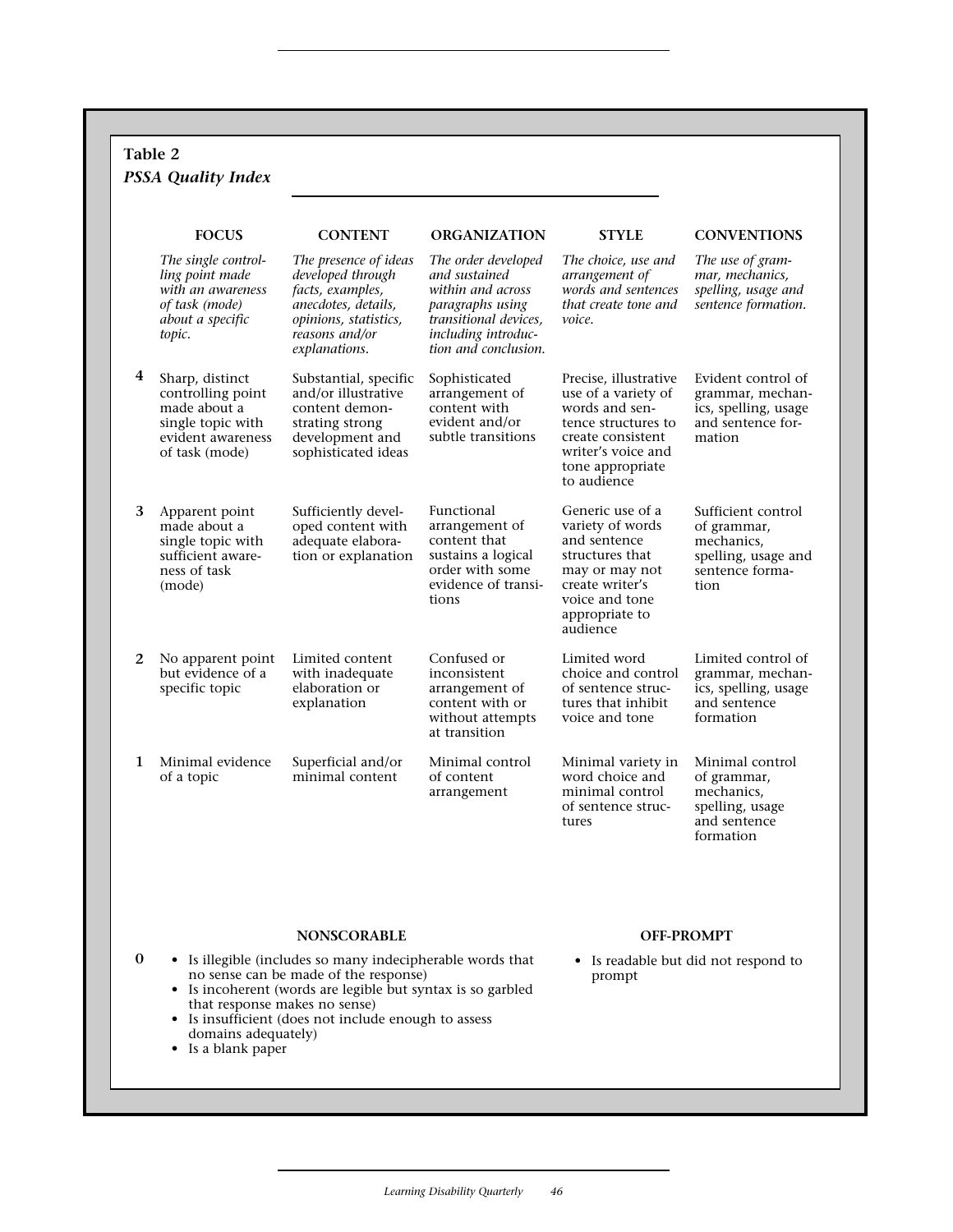#### *Quantitative Scoring*

*Number of words.* Written and dictated essays were scored for the number of words included. When calculating the total number of words for written essays, words that were incorrectly spelled but closely approximated the actual spelling of recognized words were included in the tally.

*Planning time.* This was defined as the time following the end of the teacher's directions to the beginning of the student writing on the writing prompt sheet or dictating the essay. For example, planning time ended once the student stopped writing on the scrap paper and began to write on the prompt sheet or dictated the essay. To observe planning time for written essays, students were directed to raise their hands when they had completed planning their essays. The first author recorded the beginning of planning time, and the teacher or first author recorded the end of planning time on each student's prompt sheet as they completed planning by show of raised hands. This time also served as the beginning of composing time for the student.

*Composing time.* This referred to the time the student began to write on the prompt sheet or dictate the essay until the completion of the essay. To observe composing time for written essays, students were directed to immediately turn in their completed essays to the teacher or first author, who then recorded the time on each student's prompt sheet.

#### *Qualitative Scoring*

*PSSA quality index.* Each essay was scored using the PSSA quality scoring index of writing, which emphasizes five dimensions of effective writing—focus, content, organization, style, and conventions. Writing competence on each dimension was scored separately using a Likert scale, with scores ranging from a high of 4 to a low score of 0 (see Table 2). Scores 4, 3, 2, and 1 characterized writing to be at an advanced, proficient, basic, or below basic level, respectively. An essay was judged to be nonscorable and received a score of 0 when the paper was blank, or when writing was illegible, incoherent, insufficient, or off prompt.

*Clarity and cogency.* Essay quality also was scored on both clarity and cogency. Both dimensions were scored on a scale ranging from 1 to 5 using the procedures described by Wong et al. (1996) (see Table 3).

#### *Interscorer Reliability*

The first author scored all probes, and a graduate stu-

| Scoring Criteria for Clarity and Cogency                                                                     |                                                                                                                                             |
|--------------------------------------------------------------------------------------------------------------|---------------------------------------------------------------------------------------------------------------------------------------------|
| Clarity                                                                                                      | Cogency                                                                                                                                     |
| 1. Ideas are unclear; needs elaboration to be<br>understood.                                                 | 1. Ideas/arguments for the two viewpoints are.<br>not discussed or poorly developed (e.g., out of<br>sequence), illogical, or unconvincing. |
| 2. Ideas are clear ( <i>i.e.</i> , focused on a topic), but<br>elaboration of ideas is lacking.              | 2. Ideas/arguments include two viewpoints;<br>some inconsistencies with ideas/arguments;<br>arguments are stated but are unconvincing.      |
| 3. Ideas are clear and focused; elaborations are<br>made but are minimal.                                    | 3. Ideas/arguments for the two viewpoints<br>are apparent, logical, but are minimally<br>persuasiveness.                                    |
| 4. Ideas are complete and understandable;<br>elaborations are provided, but include some<br>inconsistencies. | 4. Ideas/arguments for the two viewpoints<br>are well considered, logically developed and<br>persuasive, but some inconsistencies noted.    |
| 5. Ideas are complete, understandable, and<br>clear throughout.                                              | 5. Ideas/arguments for the two viewpoints are.<br>well considered, nicely or logically developed,<br>sound, and persuasive.                 |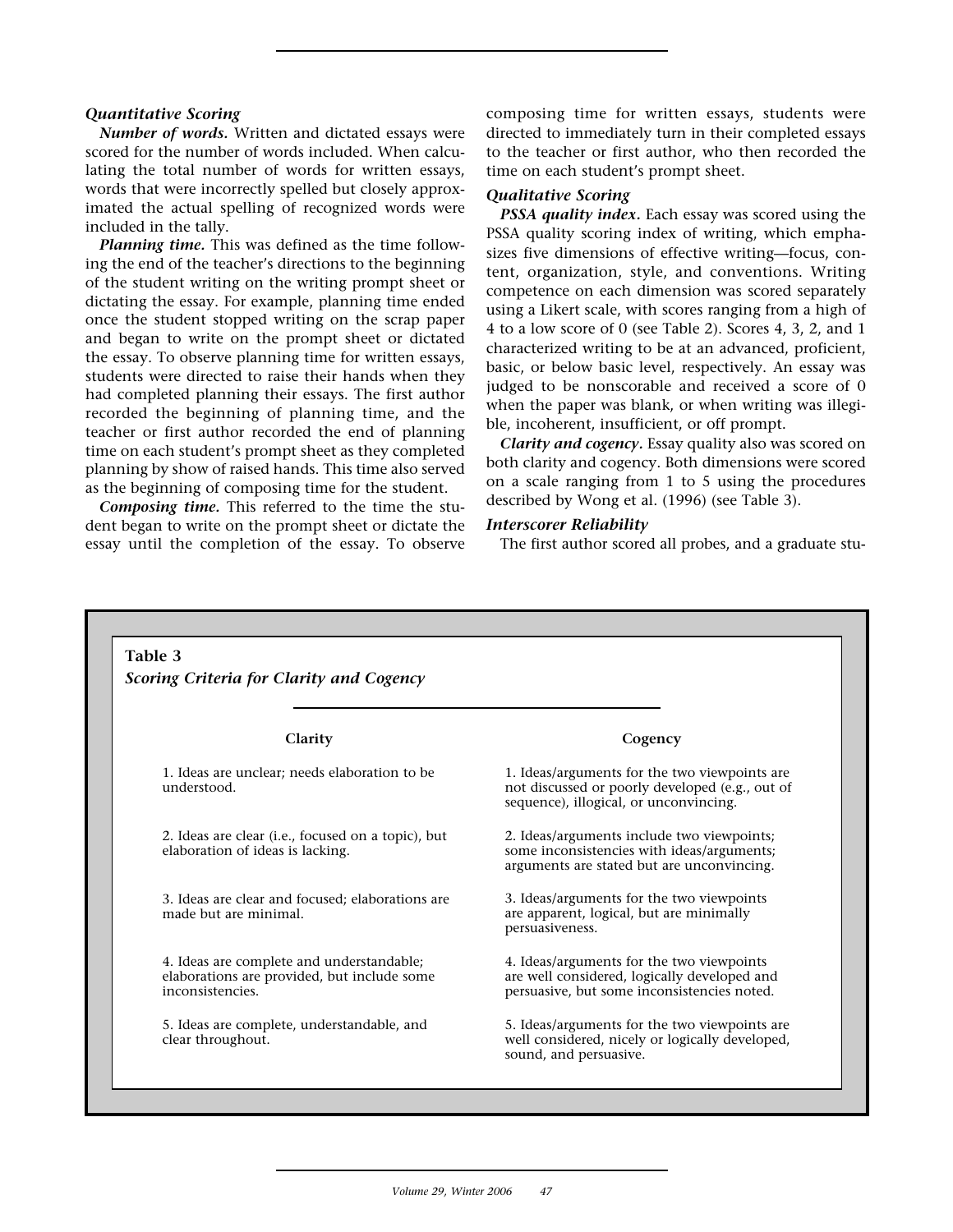dent in special education who was naive to the study independently scored 40% of the essays. Interscorer reliability was calculated by dividing the number of agreements by the number of agreements and disagreements and multiplying by 100. While reliability for number of words, planning time, and composing time was 100% for both written and dictated essays, the mean reliability for quality of written and dictated essays was 86% (range = 40% to 100%). One plausible explanation for the low reliability score of 40% was a discrepancy between the first author and the graduate assistant in determining "scorable" essays. This issue was resolved through discussion.

## *Fidelity of Treatment*

Instructional lessons were scripted, and a checklist based on the features of the planning/writing instruction (e.g., rationale and purpose for argumentative writing, review of previous lesson, overview of the current lesson, modeling of the planning/writing procedures, use of partners to plan and revise essays, independent writing practice, corrective feedback) was developed to measure fidelity of treatment. The first author collected fidelity of treatment data as she observed the classroom teacher for 40% of the instructional sessions. Fidelity of treatment, which was calculated as the percentage of instructional steps completed correctly by the classroom teacher divided by the total number of instructional steps multiplied by 100, was 95% (range = 89 to 100%).

#### **RESULTS**

Results demonstrated improvements in students' written and oral protocols from pretest to posttest on all measures (number of words, planning and composing times, essay quality). In addition, planning/writing intervention transfer effects were seen. Tables 4 and 5 show the pretest, posttest, and generalization test scores for written and dictated essays, respectively.

#### *Quantitative Measures*

*Number of words.* Results demonstrated notable increases in the number of words used from the pretest (*M*=39.20; *SD*=22.21) to posttest (*M*=141.60; *SD*=43.84) for all five students on their written essays. At pretest, four students produced very few words (range = 23 to 34) on the written probe. All students more than tripled the number of words on the written protocols at posttest (range = 92 to 224) when compared to their pretest performance. On the generalization test, the mean number of words (*M*=115.80; *SD*=72.22) was substantial. Two students (S2 and S4) wrote more words on the generalization test than on the pretest and posttest. Interestingly, the number of words generated for dictated essays (range = 33 to 133) was higher than those for written essays (range = 23 to 83) at pretest. However, students' dictated essays also showed a substantial improvement in number of words from pretest (*M*=72.80; *SD*=34.42) to posttest (*M*=141.40; *SD*=78.88).

*Planning time.* Overall, students' planning time on their written essays increased from pretest (*M*=2.34; *SD*=1.53) to posttest (*M*=8.53; *SD*=2.50). At pretest, S4 and S5 spent less than one minute (0.45 and 0.35 min, respectively) planning their written essays. Following instruction, all students spent considerably more time planning their written essays (range  $= 5.05$  to 11.51) when compared to the pretest (range  $= 0.35$  to 4.20). In fact, two students (S1 and S2) spent over 10 min (10.18 and 11.51, respectively) on the posttest. Similar effects for planning were seen on the generalization test (range  $= 6.14$  to 16.08). It is encouraging that two students (S4 and S5), who had spent less than one minute planning their essays at pretest, took 9.56 and 6.14 minutes, respectively, on the generalization test.

In contrast to the positive findings for written essays, students' planning time on dictated essays increased marginally from pretest (*M*=0.02; *SD*=0.49) to posttest (*M*=0.13; S*SD*=0.20). At pretest, all students spent less than two seconds planning their essays (range  $= 0.01$  to 0.02). Following instruction, one student (S4) planned for about a minute, whereas the remaining students spent less than six seconds (range = 0.01 to 0.06).

*Composing time.* Results on written essays showed large increases from pretest (*M*=6.04; *SD*=2.38) to posttest (*M*=25.08; *SD*=0.55) for composing time. At pretest, four of the five students (S1, S3, S4, and S5) spent over six minutes composing their written essays (range = 2.40 to 8.20). Following instruction, all students on average spent about 24 min (range = 23.28 to 26.11) to write their essays. S2 demonstrated the greatest gain by writing for more than 23 minutes, which was 20 minutes more than her pretest performance. Similar effects were found for all students on the generalization test, with a mean of 18.10 min (*SD*=5.06). While one student (S4) spent over 26 minutes, the mean composing time for the remaining four students was about 16 minutes (range = 13.18 to 19.15).

The data for dictated essays also indicate that all students improved from pretest (*M*=0.46; *SD*=0.21) to posttest (*M*=3.47; *SD*=3.00) in composing their essays. However, the gains were not as large as those for written essays. At pretest, four students (S1, S2, S3, and S5) on average took less than one minute (range  $= 0.26$  to 1.25) to compose their essays. Following instruction, S4 took 8.45 minutes to compose her essay, whereas three students (S1, S2, and S3) spent less than two minutes.

#### *Qualitative Measures*

*PSSA quality index.* As shown in Table 4, students' written essays demonstrated improvement from pretest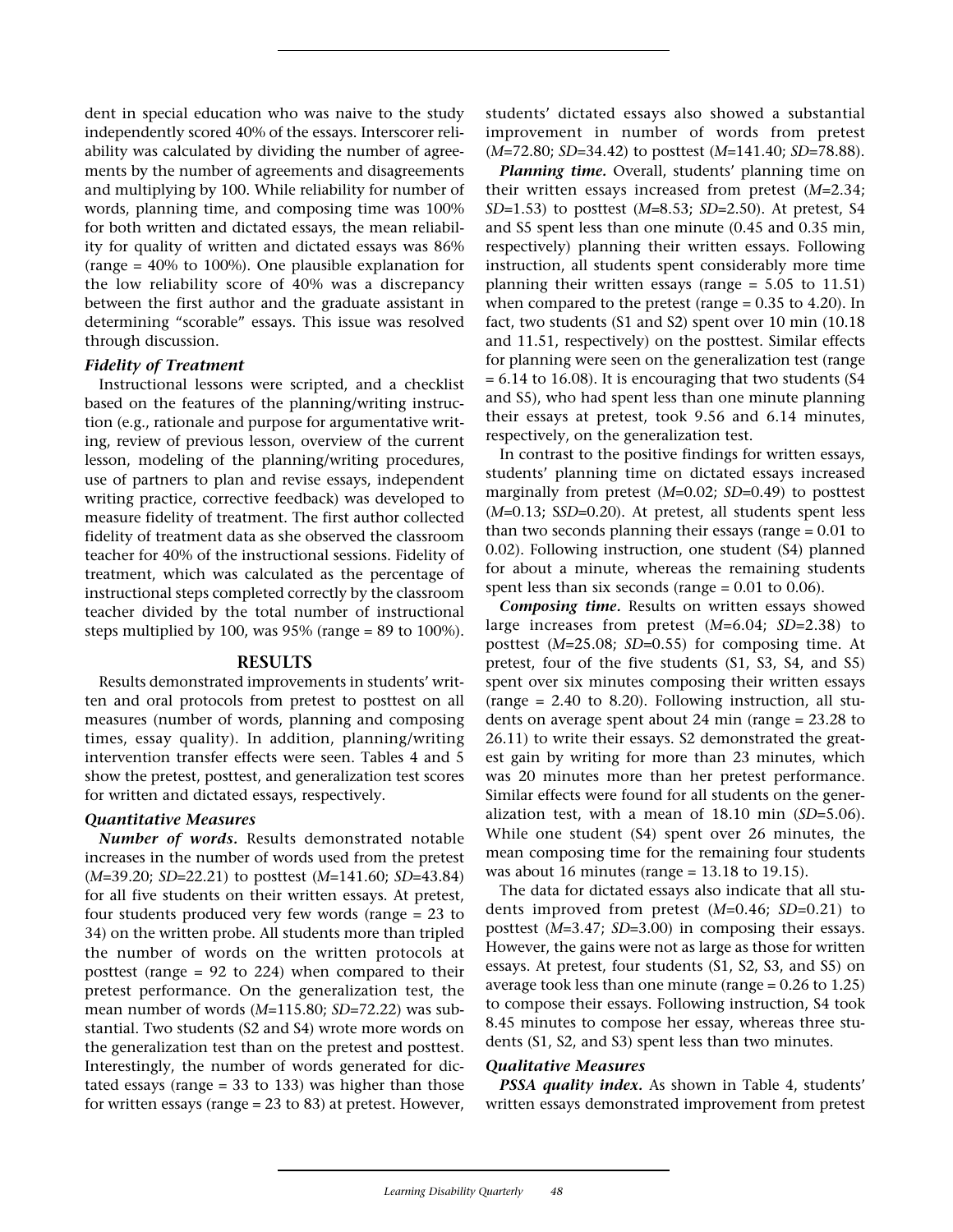# **Table 4**

## *Pretest, Posttest, and Generalization Scores on Essay Writing Measures for Students With Learning Disabilities*

|                       |                  |                  | <b>Student</b>   |                |                |                |
|-----------------------|------------------|------------------|------------------|----------------|----------------|----------------|
| Measure               | <b>S1</b>        | <b>S2</b>        | <b>S3</b>        | <b>S4</b>      | S <sub>5</sub> | Mean (SD)      |
| Quantitative          |                  |                  |                  |                |                |                |
| Number of Words       |                  |                  |                  |                |                |                |
| Pretest               | 23               | 26               | 34               | 83             | 30             | 39.20 (22.21)  |
| Posttest              | 132              | 92               | 130              | 224            | 130            | 141.60 (43.84) |
| Generalization        | 89               | 116              | 56               | 254            | 64             | 115.80 (72.22) |
| Planning Time (min.)  |                  |                  |                  |                |                |                |
| Pretest               | 2.12             | 3.5              | 4.2              | 0.45           | 0.35           | 2.34(1.53)     |
| Posttest              | 11.51            | 10.18            | 6.17             | 9.09           | 5.05           | 8.53 (2.50)    |
| Generalization        | 16.08            | 10.33            | 7.38             | 9.56           | 6.14           | 10.08(3.40)    |
| Composing Time (min.) |                  |                  |                  |                |                |                |
| Pretest               | 7.3              | 2.4              | 6.15             | 8.2            | 7.15           | 6.04(2.38)     |
| Posttest              | 25.15            | 23.28            | 25.42            | 24.52          | 26.11          | 25.08 (0.55)   |
| Generalization        | 19.15            | 16.18            | 15.04            | 26.36          | 13.18          | 18.10 (5.06)   |
| Qualitative           |                  |                  |                  |                |                |                |
| PSSA Index            |                  |                  |                  |                |                |                |
| Pretest               |                  |                  |                  |                |                |                |
| Focus                 | $\boldsymbol{0}$ | $\boldsymbol{0}$ | $\mathbf{0}$     | $\mathbf{0}$   | $\mathbf{0}$   | 0.00(0.00)     |
| Content               | $\mathbf{0}$     | $\mathbf{0}$     | $\boldsymbol{0}$ | $\overline{0}$ | $\mathbf{0}$   | 0.00(0.00)     |
| Organization          | $\boldsymbol{0}$ | $\mathbf{0}$     | $\boldsymbol{0}$ | $\overline{0}$ | $\mathbf{0}$   | 0.00(0.00)     |
| Style                 | $\boldsymbol{0}$ | $\mathbf{0}$     | $\boldsymbol{0}$ | $\overline{0}$ | $\mathbf{0}$   | 0.00(0.00)     |
| Conventions           | $\mathbf{0}$     | $\mathbf{0}$     | $\mathbf{0}$     | $\mathbf{0}$   | $\mathbf{0}$   | 0.00(0.00)     |
| Posttest              |                  |                  |                  |                |                |                |
| Focus                 | 3                | $\mathbf{2}$     | 3                | $\mathbf{2}$   | 3              | 2.60(0.49)     |
| Content               | 2                | $\overline{2}$   | $\mathbf{2}$     | $\overline{2}$ | 2              | 2.00(0.00)     |
| Organization          | 3                | $\mathbf{2}$     | 3                | $\overline{2}$ | 3              | 2.60(0.49)     |
| Style                 | 2                | 2                | $\mathbf{2}$     | $\mathbf{1}$   | $\mathbf{2}$   | 1.80(0.40)     |
| Conventions           | 2                | $\mathbf{1}$     | $\overline{2}$   | $\mathbf{1}$   | 2              | 1.60(0.49)     |
| Generalization        |                  |                  |                  |                |                |                |
| Focus                 | 3                | $\mathbf{2}$     | $\mathbf{1}$     | 2              | $\mathbf{2}$   | 2.00(0.63)     |
| Content               | 2                | $\overline{2}$   | $\mathbf{1}$     | $\overline{2}$ | $\mathbf{1}$   | 1.60(0.49)     |
| Organization          | 3                | $\mathbf{1}$     | $\mathbf{1}$     | $\mathbf{2}$   | $\mathbf{1}$   | 1.60(0.80)     |
| Style                 | 2                | $\mathbf{1}$     | $\mathbf{1}$     | $\mathbf{2}$   | $\mathbf{1}$   | 1.40(0.49)     |
| Conventions           | $\mathbf{1}$     | $\mathbf{1}$     | $\mathbf{1}$     | $\mathbf{1}$   | $\mathbf{1}$   | 1.00(0.00)     |
| Clarity               |                  |                  |                  |                |                |                |
| Pretest               | $\mathbf{1}$     | $\mathbf{1}$     | $\mathbf{1}$     | 1              | $\mathbf{1}$   | 0.00(0.00)     |
| Posttest              | 3                | $\overline{2}$   | $\sqrt{3}$       | $\overline{c}$ | $\mathbf{3}$   | 2.60(0.49)     |
| Generalization        | $\mathbf{2}$     | $\mathbf{2}$     | $\mathbf{1}$     | 3              | $\mathbf{1}$   | 1.80(0.75)     |
| Cogency               |                  |                  |                  |                |                |                |
| Pretest               | $\mathbf{1}$     | $\mathbf{1}$     | $\mathbf{1}$     | $\mathbf{1}$   | $\mathbf{1}$   | 0.00(0.00)     |
| Posttest              | 3                | $\mathbf{2}$     | $\sqrt{3}$       | $\overline{c}$ | $\mathbf{3}$   | 2.60(0.49)     |
| Generalization        | 2                | $\mathbf{1}$     | $\mathbf{1}$     | $\overline{c}$ | $\mathbf{1}$   | 1.40(0.49)     |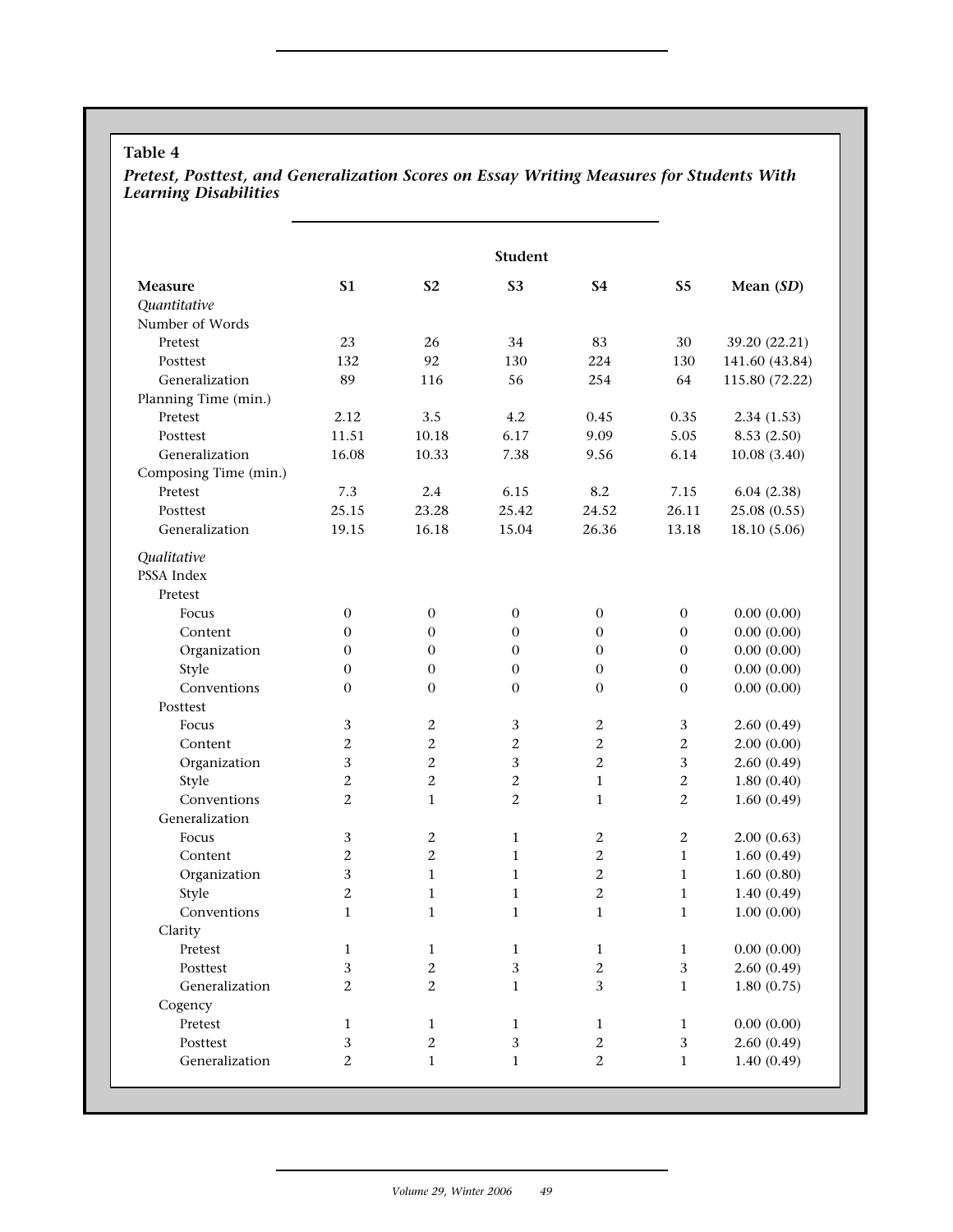# **Table 5**

**Student Measure S1 S2 S3 S4 S5 Mean (***SD***)** *Quantitative* Number of Words Pretest 33 49 83 133 66 72.80 (34.42) Posttest 61 61 97 90 277 182 141.40 (78.88) Planning Time (min.) Pretest 0.02 0.01 0.02 0.02 0.01 0.02 (0.49) Posttest 0.01 0.02 0.03 0.53 0.06 0.13 (0.20) Composing Time (min.) Pretest 0.26 0.28 0.42 1.25 0.51 0.46 (0.21) Posttest 1.08 0.55 1.4 8.45 4.52 3.47 (3.00) *Qualitative* PSSA Index Pretest Focus 0.00 0.00 1.00 1.00 0.00 0.40 (0.49) Content 0.00 0.00 1.00 1.00 0.00 0.00 (0.00) Organization 0.00 0.00 1.00 1.00 0.00 0.00 (0.00) Style 0.00 0.00 1.00 1.00 0.00 0.00 (0.00) Conventions 0.00 0.00 1.00 1.00 0.00 0.00 (0.00) Posttest Focus 2.00 1.00 2.00 2.00 3.00 2.60 (0.49) Content 1.00 1.00 2.00 2.00 2.00 1.60 (0.49) Organization 1.00 1.00 2.00 2.00 2.00 1.60 (0.49) Style 2.00 1.00 2.00 2.00 2.00 1.80 (0.40) Conventions 1.00 1.00 1.00 1.00 1.00 1.00 (0.00) Clarity Pretest 1.00 1.00 1.00 1.00 1.00 1.00 1.00 0.00) Posttest 2.00 1.00 2.00 2.00 3.00 2.00 (0.63) Cogency Pretest 1.00 1.00 1.00 1.00 1.00 1.00 1.00 0.00) Posttest 1.00 1.00 1.00 2.00 2.00 1.40 (0.49)

*Pretest and Posttest Scores on Dictated Essays for Students With Learning Disabilities*

to posttest on all dimensions of the PSSA quality index. However, the gains made on style and conventions were comparatively less pronounced than those on focus, organization, and content. At pretest, students scored at a "below basic" level on all writing dimensions and produced written essays that were insufficient and/or incoherent. Specifically, essays were relatively short with little or no awareness of the topic, the audience, overall organization, or the genre of writing. Following instruction, three students (S1, S3, and S5) made considerable gains on both focus and organization and scored at the "proficient" level. These students produced well-organized, persuasive essays with some elaboration that delineated both voice and tone (e.g., "Get the new dark purple M&M it will be the best M&M you ever had."). On the remaining three dimensions (content, style, and conventions), their performance was at the "basic" level. These students' essays did not show evidence of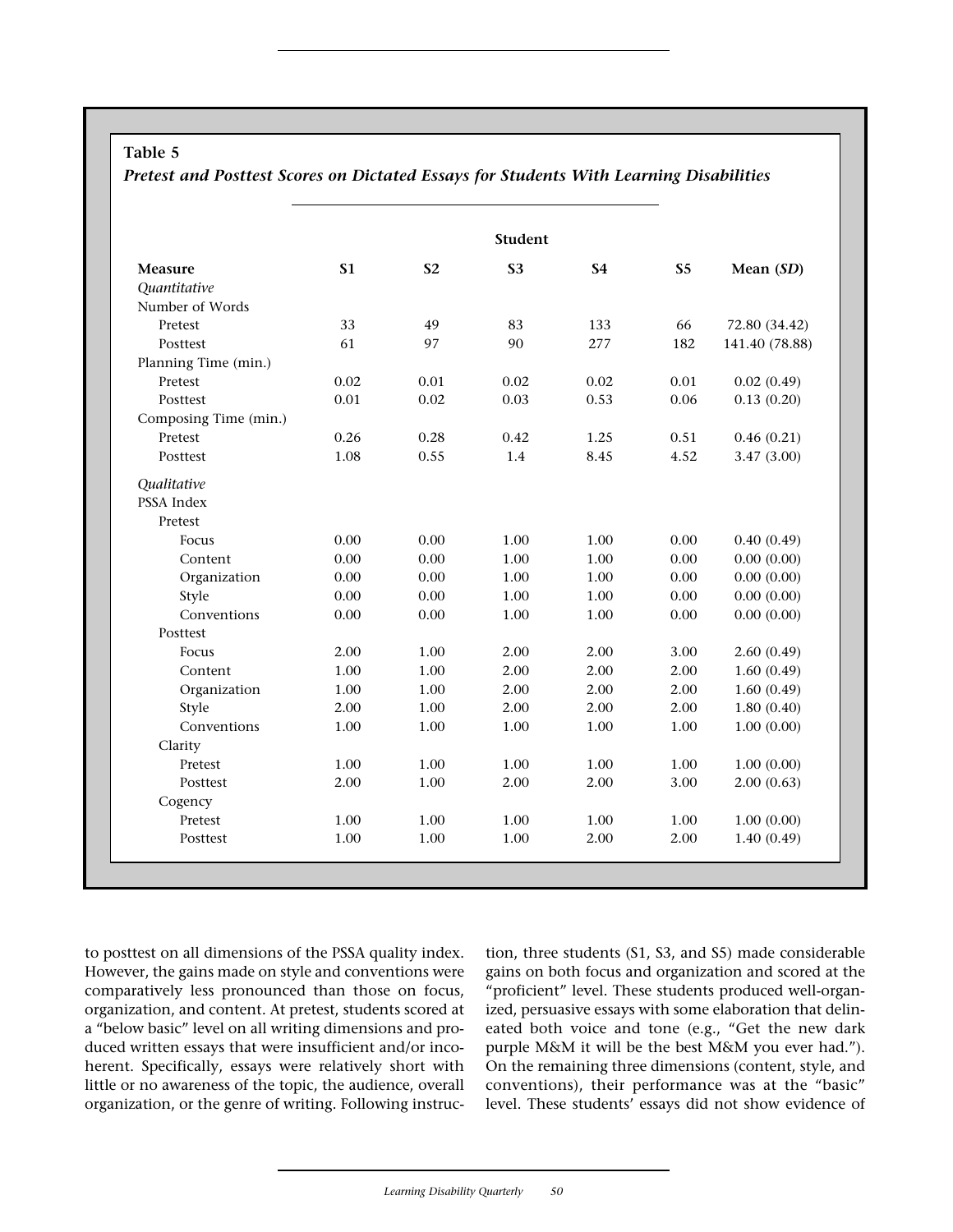consistently adhering to conventions of writing (e.g., spelling, sentence formation, grammar), which, in turn, affected their writing style (e.g., word choice). In contrast, the remaining two students (S2, S4) scored at the "basic" level on focus, content, and organization, and "below basic" on writing conventions.

On the generalization measure, none of the students made gains on conventions. Performance on the other dimensions was mixed, with only one student (S1) scoring at the proficient level on both focus and organization. However, he scored at the basic level on content and style and below basic on writing conventions. In contrast, S3 scored below basic on all five dimensions. An examination of the remaining three students' scores indicated performance ranging from a "basic" to a "below basic" level. In general, these students' essays indicated minimal evidence of the topic, content, organization, style, and conventions.

On dictated essays, the quality of pretest-to-posttest improvement was less pronounced than that for written essays. None of the students showed improvement on writing conventions. S5 demonstrated the greatest improvement, and scored at the "proficient" level with regard to writing focus and improved from a score of 0 to 2 (basic) on the qualitative writing dimensions. S2's posttest performance was below basic on the five writing dimensions. While two students' (S3, S4) scores improved to the "basic" level on the qualitative writing dimensions, S1's scores improved to the "basic" level only on focus and style.

*Clarity and cogency.* Table 4 indicates that at pretest all students' written essays were unclear, unsound, unconvincing, and poorly developed (*M*=1.00). For example, S1 wrote the following:

"I thing they shod so they get more then what you nomlly get. And so peopl have more fun. They wold taste diffent."

After instruction, three students (S1, S3, and S5) scored a 3 for both clarity and cogency, indicating written essays that were clear and focused and also included arguments that supported two points of view in a logical manner. However, their essays were minimally persuasive. For example, S1 wrote the following:

"Get the new dark purple M&M it will be the best M&M you ever had. I am going to talk about the dark purple M&M. I think they shold make the new M&M.

I think that they shold make it because they will make more mony. They shold make it because there will be more in a pake. They shold make it because it will make kids have to find it.

Some others might think they shold not make it because it will rot your teeth. They wold not want it because they just add die. Pareints wondet waont their kids haveing them.

Plese make the M&M it will be very good. Think about it plese. I will buy it every time I go to the stor. You will get more mony."

The other students (S2 and S4) scored a 2 for both clarity and cogency, indicating slight improvement from their pretest scores of 1. Their written essays were clear and focused on a topic that included two points of view, but their arguments were not elaborated. Also, arguments generated were illogical, unconvincing, and poorly developed. For example, S2 wrote the following:

"I think they should come out with the new M&M's, so people can try them and see if they like them or test them."

"Some people think they should come out with the purples M&M because they might like purple for their favorite color of something."

"I think you should not try the M&M's because it might be nasty or it might get you sick. So what ever you do don't try them."

"Some people think you should try them because you might use it or not because you might like it."

Generalization test scores for clarity and cogency were low (range  $= 1$  to 3) for all students. Interestingly, although S4 scored a 3 on clarity, indicating clear and focused writing, her writing revealed minimal elaborations. In contrast, two students' (S3 and S5) written essays did not demonstrate both clarity and cogency.

Similar to their written essays, all students' dictated essays at pretest were unclear, unsound, unconvincing, and poorly developed (*M*=1.00). Following instruction, only one student (S5) scored a 3, indicating an essay that was clear and focused and included two points of view. However, S5 scored a 2 for cogency, because some inconsistencies (e.g., out of sequence, illogical, unconvincing) were evident in his arguments. Two students (S1 and S3) provided ideas that were focused, but did not include elaborations. These students' viewpoints were not discussed and were poorly developed. An examination of the cogency data for S4 and S5 revealed arguments that included two points of view. However, their arguments were illogical, unsound, or unconvincing. Interestingly, clarity and cogency scores for S2 remained unchanged from the pretest to posttest.

## *Planning/Writing Intervention Questionnaire*

All students liked the intervention with respect to planning (*M*=5.00), peer planning (*M*=4.80; *SD*=0.40), and peer editing/revising (*M*=5.00). Students expressed that their writing had improved (*M*=4.80; *SD*=0.40), the planning procedure helped them to become more con-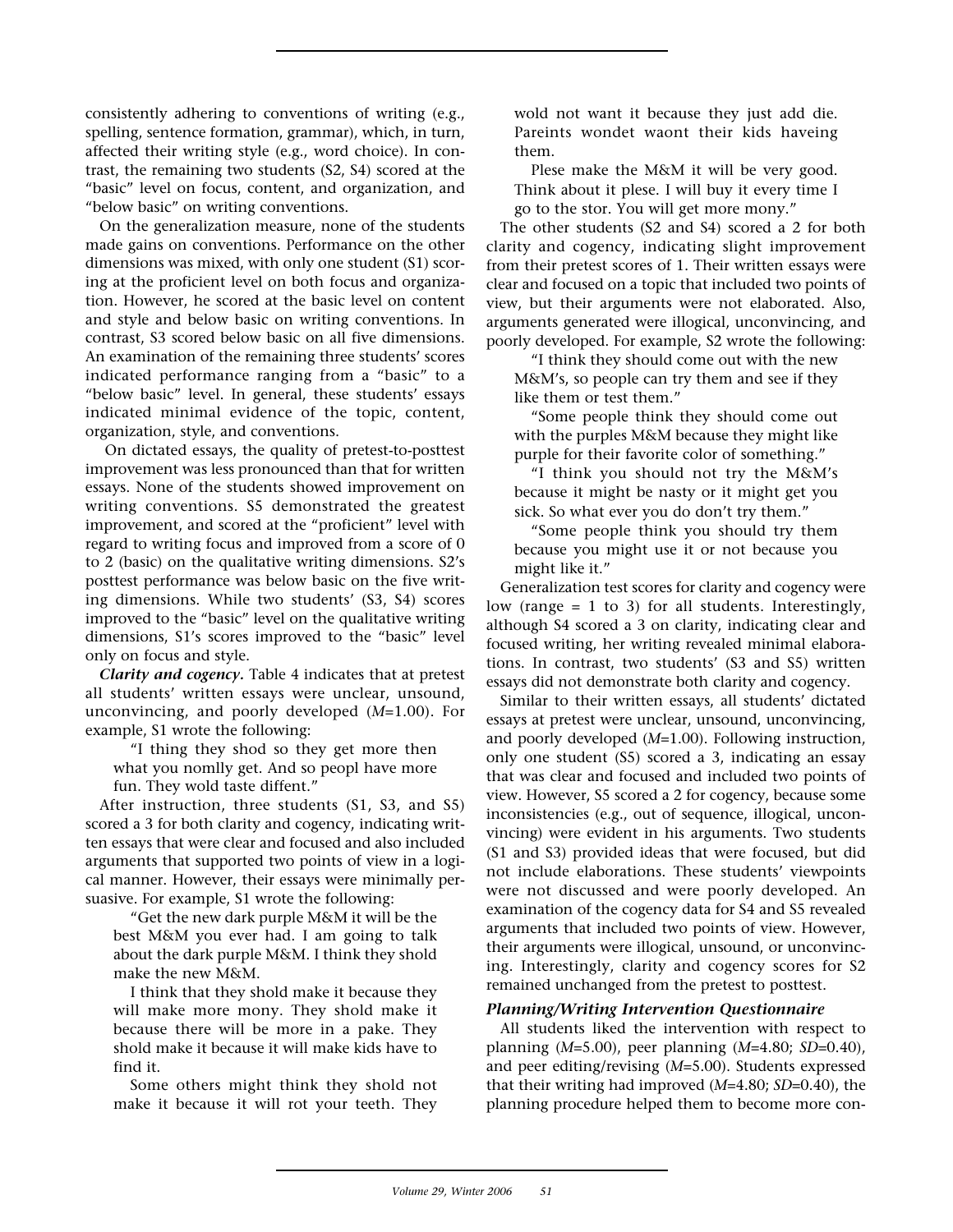fident writers (*M*=5.00), and they were more motivated to learn about argumentative writing than before (*M*=5.00). Also, students indicated that they would use the planning/writing in other classrooms (*M*=5.00) and share it with others (*M*=5.00). On the open-ended question, S2 and S5 noted the following: "I'd like the other people to learn this more too," "Yes, it will help other kids."

The teacher rated all items on the questionnaire a score of 5, with the exception of one item (i.e., "Students were motivated to learn argumentative writing."), which received a rating of 4. The teacher reported that her students' writing improved and that her students perceived themselves as more confident writers following the intervention. In addition, the teacher expressed that she liked the intervention materials (e.g., planning and editing sheets) as well as the peer planning and editing/revising sessions and that she would incorporate them in her writing instruction.

## **DISCUSSION**

Although the results of this exploratory study are encouraging, the nature of the within-subject comparison design warrants caution in interpreting the findings. The primary purpose of this study was to provide an in-depth analysis of the effectiveness of planning/ writing instruction on the argumentative writing performance of five fourth-grade students with LD.

Results indicated that when students with LD received writing instruction that incorporated key instructional components (e.g., purpose, audience, pros and cons of an argument), coupled with explicit planning instruction (e.g., teacher think-aloud) on the written text structure (e.g., introduction, body paragraphs, and conclusion), their text production and quality improved from pretest to posttest. These findings support previous research on persuasive writing instruction for students with disabilities (De La Paz, 1997; De La Paz & Graham, 1997a, 1997b; Ferretti et al., 2000; Graham & Harris, 1989; Graham et al., 1992; Page-Voth & Graham, 1999; Wong et al., 1996). The planning/writing instruction not only led to increases in number of words, planning and composing times, but also improvements in essay quality. On average, students' performance showed a substantial increase of 102 words from pretest to posttest. Further, planning and composing times increased by 6.19 min and 19.04 min, respectively. These scores indicate that all students spent more time planning and composing their posttest essays. Evidently, the intervention, with its focus on planning, impacted outcomes directly related to it (e.g., more time planning).

On the PSSA quality index, which is the primary assessment measure used by school districts within the Commonwealth of Pennsylvania, students' writing performance increased from a "below basic" level to "basic" or "proficient" levels with respect to the qualitative dimensions of writing, such as focus (e.g., awareness of the genre of writing), content (e.g., ideas, elaborations), and organization (content arrangement). Prior to the intervention, student essays were incoherent/insufficient (i.e., nonscorable), whereas they were clear and focused on a topic and included arguments that included two points of view following the intervention. However, similar gains were not seen for writing style (e.g., voice, tone) and use of conventions (e.g., grammar, sentence formation). This is not surprising given that students with LD have consistent problems with conventions, which in turn affect their writing style (Graham, 1990). It seemed that the students in this study maximized their time to plan and compose essays to produce essays that were of better quality, as indicated by the quality indicators (e.g., focus, organization) on the PSSA.

Regarding the qualitative criteria of clarity and cogency, although three students' (S1, S3, S5) scores improved from a score of 1 at pretest to 3 at posttest, improvement scores for two students (S2, S4) were marginal. One plausible explanation is that these students did not have sufficient background knowledge or experience with some of the topics. For example, although students selected a local amusement park as one of the writing topics, they never had the opportunity to go to the park. All of their information about the park was based solely on TV advertisements.

An examination of students' writing performance across time indicated that it was not until the sixth essay prior to fading of the planning sheets that any meaningful improvements in the quality of students' writing were evident. Based on these findings, it appears important to provide more attention to the qualitative aspects of writing during the revision phase and set a training criterion for quality of writing. In addition, helping students monitor the extent to which their writing met the larger qualitative criteria for argumentative essays (e.g., presenting two sides of the argument, being persuasive) is important if we are to promote selfregulated writing, an important element of instruction.

Results for students' dictated essays were mixed compared to their written essay performance. Although student performance increased considerably from pretest to posttest in number of words, only one student (S5) showed meaningful gains on both the PSSA qualitative criteria and clarity of writing. In addition, all students spent less than a minute planning, and three students (S1, S2, and S3) spent less than two minutes composing their posttest essays. It is interesting to note that two students (S3 and S4) indicated at posttest that it was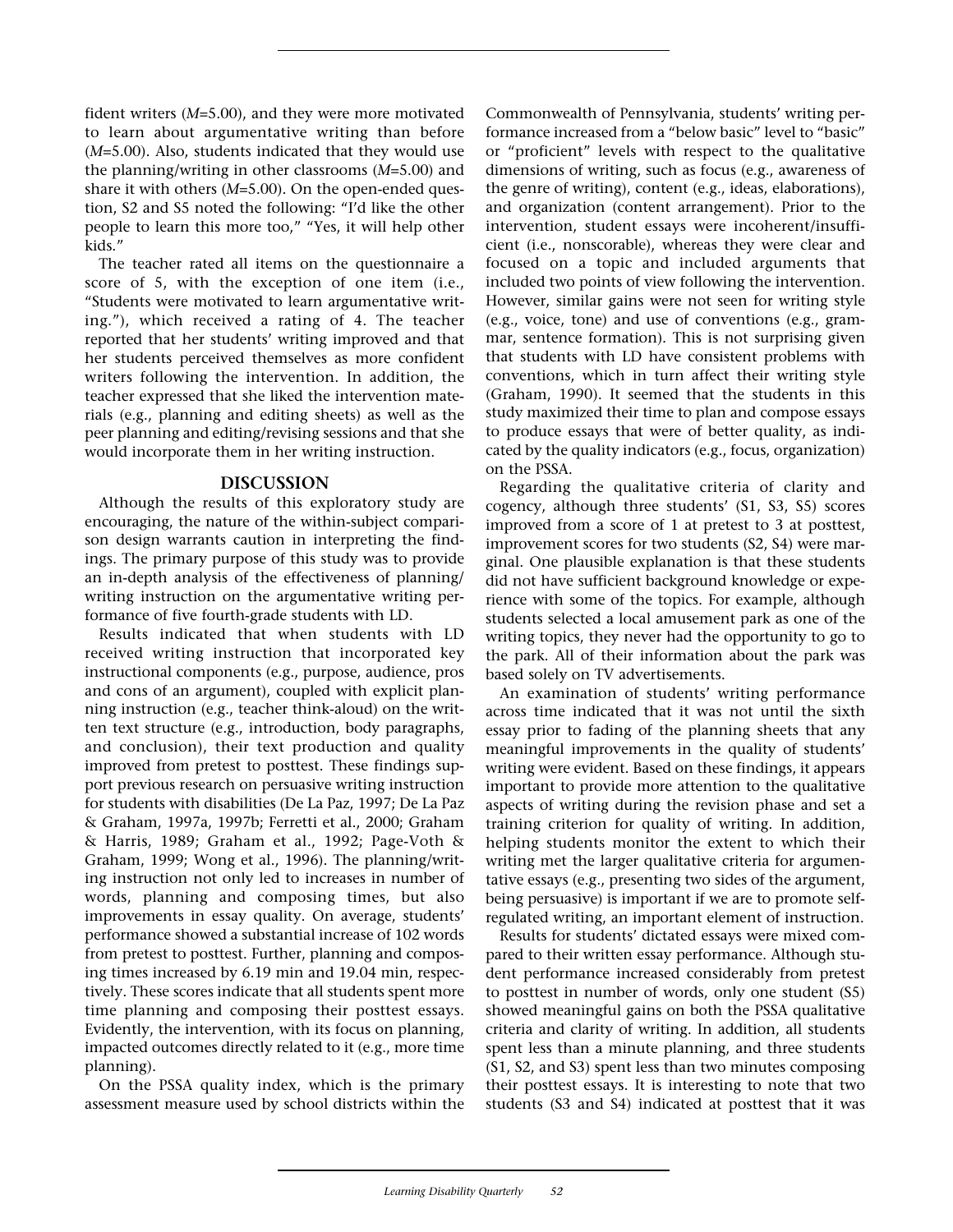more difficult to dictate an essay. Several students experienced this difficulty, which may explain their lower posttest scores on the qualitative measures. Thus, although De La Paz and Graham (1997b) noted positive effects for dictated essays, findings from our study do not support the notion that an oral response mode is an effective alternative to written responses for fourthgrade students with LD (Gersten, Baker, Smith-Johnson, Peterson, & Dimino, cited in Scanlon, Boudah, Elksnin, Gersten, & Klinger, 2003).

Another purpose of this study was to examine writing transfer effects. Similar to previous research (Graham & Harris, 1989; Graham et al., 1992), results of this study indicate that students' performance showed transfer effects in terms of number of words written as well as planning and composing time to a new context in the content area classroom with the social studies teacher. However, transfer effects for quality of writing were mixed. Although the generalization prompt was based on the content covered in the social studies class, the lack of criterion-level training on the quality dimensions assessed may explain the poor effects for generalization. Interestingly, the transfer task involved a more difficult type of writing task (e.g., persuasive content area writing) than the story writing tasks investigated in previous research (Graham & Harris, 1989; Graham et al., 1992; Sexton et al., 1998).

The positive evaluation of the planning/writing instruction by students and the special education teacher in the study seemed to contribute to improved performance as in previous investigations (e.g., De La Paz, 1997a; Graham & Harris, 1989; Graham et al., 1992). Specifically, the teacher and students indicated that they liked the planning instruction, that writing performance improved, and that they were willing to continue using the writing procedure. It is encouraging that several students indicated that the intervention facilitated essay writing. One student stated, "I know what I need to do now. It [argumentative writing] is a lot easier to do." A few students asked the teacher whether she would continue with the writing practice, because they argued, favoring further practice, that, "we need to make sure that we do well on our PSSA." As noted by Wood, Frank, and Wacker (1998), "Student preference is an important factor, because students are not as likely to exhibit effort over time with strategies that they do not like or do not feel are helpful" (p. 336). At the same time, the positive ratings on the planning/writing intervention questionnaire may be a function of the design of the instrument that did not provide opportunities for negative perceptions (e.g., What changes would you recommend if I were to implement this writing instruction in the future?), which should be considered in future research.

It must be noted that this study was exploratory in nature, and that the results must be interpreted in light of several limitations. First, the lack of a control group threatens the internal validity of the conclusions. This problem could not be circumvented, because school personnel were reluctant to include participants who did not receive the treatment. Second, the sample size was small, which precluded conducting statistical analyses. Third, the study focused on fourth-grade students with LD, who had minimal opportunity to interact with expository text prior to this study. Even though teaching argumentative writing at this grade level is important, students may need to have more time to acquaint themselves with the new materials if we are to see further gains in writing.

A fourth limitation is that the classroom teacher who implemented the study had minimal teaching experience. At the time of the study, she was in the second year of teaching and needed substantial coaching to implement the writing instruction. Fifth, the eightweek duration of the intervention may not be sufficient for some students with LD who need more intensive instruction to be successful. Sixth, we did not assess for maintenance of planning/writing effects given the constraints of the teacher having to complete other areas of the school curriculum as mandated by the school district.

## *Implications for Practice*

Despite the limitations, the findings of this study suggest several implications for practice. First, students' argumentative writing skills improved over a short period (i.e., 8 weeks) of time, suggesting the feasibility of the planning/writing intervention for students as young as fourth graders. Further, our findings suggest that students can work effectively in dyads and benefit from the planning/writing intervention following teacher mediation instruction. However, it appears that for students to be able to engage profitably in the interactive dialogues in revision, they need to be cognitively mature, as in the Wong et al. (1996) study. Therefore, teacher-directed instruction for fourth-grade students with significant cognitive deficits may be particularly important to enhance their argumentative writing.

Another implication of the study is that while initial teacher preparation for writing instruction is required, the three lesson plans developed for use in this study may be used with other topics involving the argumentative text framework. It may be the case that teachers are likely to sustain a relatively simple and generalizable writing instruction such as the one used in this study (Schumm & Vaughn, 1991). In fact, other teachers in the school district have indicated an interest in the intervention based on the writing success of stu